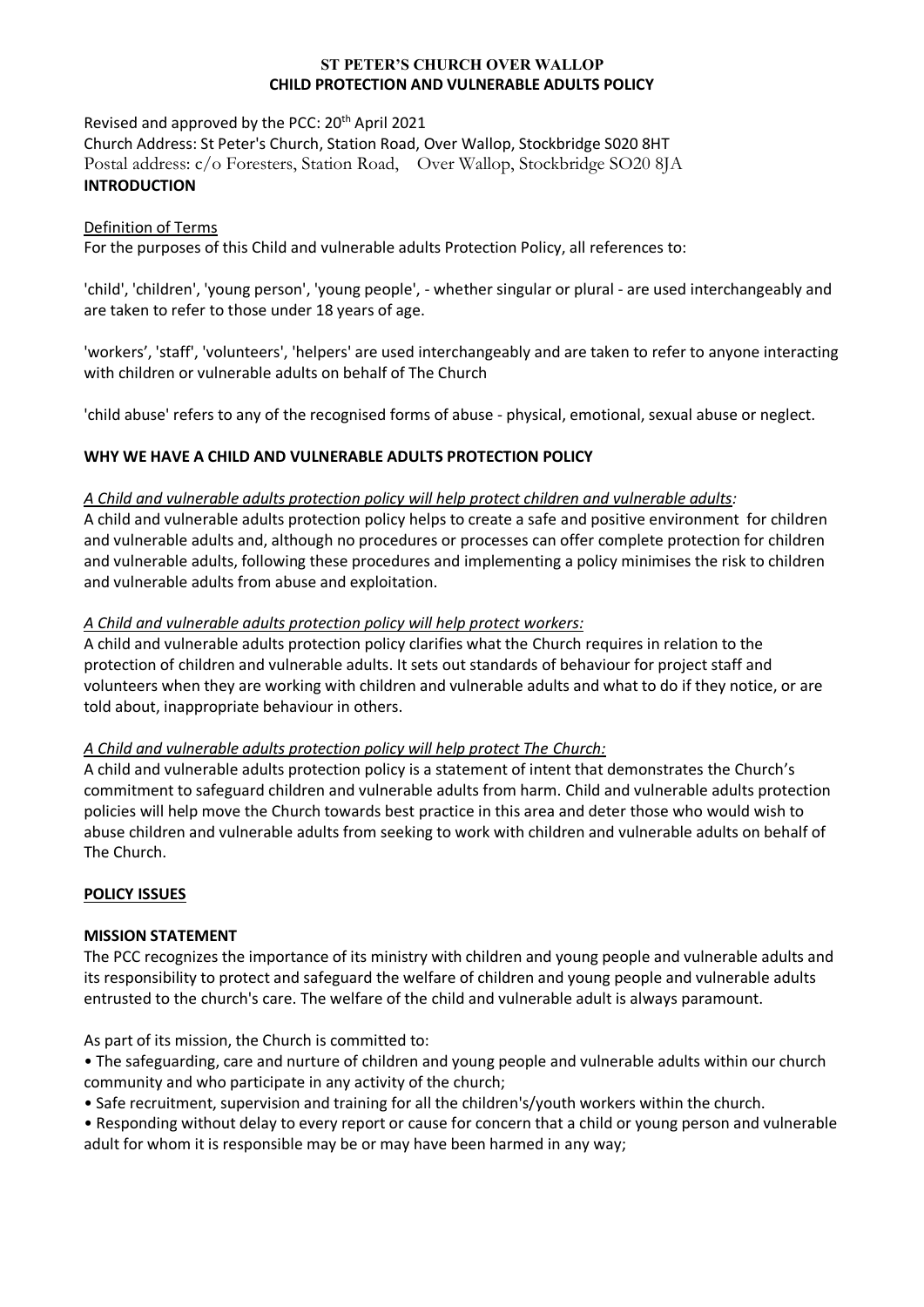• Full cooperation with statutory agencies during any investigation into allegations concerning abuse of a child or young person or vulnerable adult in the church community;

• Providing informed pastoral care to any child, young person or adult who has suffered abuse;

• The management and supervision of any member of the church community known or thought to pose a threat to children or young people or vulnerable adults.

### **CHURCH POLICY**

The PCC recognises the need to provide a safe and caring environment for children and young people and vulnerable adults. It also recognises that children and young people and vulnerable adults can be the victims of physical, sexual and emotional abuse, and neglect. The PCC has therefore adopted the procedures set out in this document (hereafter "the policy").

**The PCC is committed to on-going child and vulnerable adults protection training for all those who work with children and vulnerable adults and will regularly review the Policy and procedures.**

#### **DEFINITIONS OF ABUSE**

Somebody may abuse or neglect a child or vulnerable adult by inflicting harm, or by failing to act to prevent harm. Children and vulnerable adults may be abused in a family or in an institutional or community setting by those known to them or, more rarely, by a stranger.

## PHYSICAL ABUSE

Physical abuse may involve hitting, shaking, throwing, poisoning, burning or scalding, drowning, suffocating or otherwise causing physical harm to a child or vulnerable adult. Physical harm may also be caused when a parent or carer fabricates the symptoms of, or deliberately induces illness in a child or vulnerable adult.

## EMOTIONAL ABUSE

Emotional abuse is the persistent emotional ill treatment of a child or vulnerable adult such as to cause severe and persistent adverse effects on their emotional development. It may involve conveying to a child or vulnerable adult that they are worthless or unloved, inadequate, or valued only insofar as they meet the needs of another person. It may feature age or developmentally inappropriate expectations being imposed on children. These may include interactions that are beyond the child's developmental capability, as well as overprotection and limitation of exploration and learning, or preventing the child participating in normal social interaction. It may involve causing children or vulnerable adults frequently to feel frightened or in danger, or the exploitation or corruption of children. Some level of emotional abuse is involved in all types of ill-treatment of a child or vulnerable adult, though it may occur alone.

#### SEXUAL ABUSE

Sexual abuse involves forcing or enticing a child or young person or vulnerable adults to take part in sexual activities, including prostitution, whether or not they are aware of what is happening. The activities may involve physical contact, including penetrative (e.g. rape, buggery or oral sex) or non-penetrative acts. They may include non-contact activities, such as involving children in looking at, or in the production of, pornographic material or watching sexual activities, or encouraging children to behave in sexually inappropriate ways.

#### **NEGLECT**

Neglect is the persistent failure to meet a child or vulnerable adult's basic physical and/or psychological needs, likely to result in the serious impairment of the child's health or development. Neglect may occur during pregnancy as a result of maternal substance abuse. Once a child is born, neglect may involve a parent or carer failing to provide adequate food and clothing, shelter, including exclusion from home or abandonment, failing to protect a child from physical and emotional harm or danger, failure to ensure adequate supervision including the use of inadequate care-takers, or the failure to ensure access to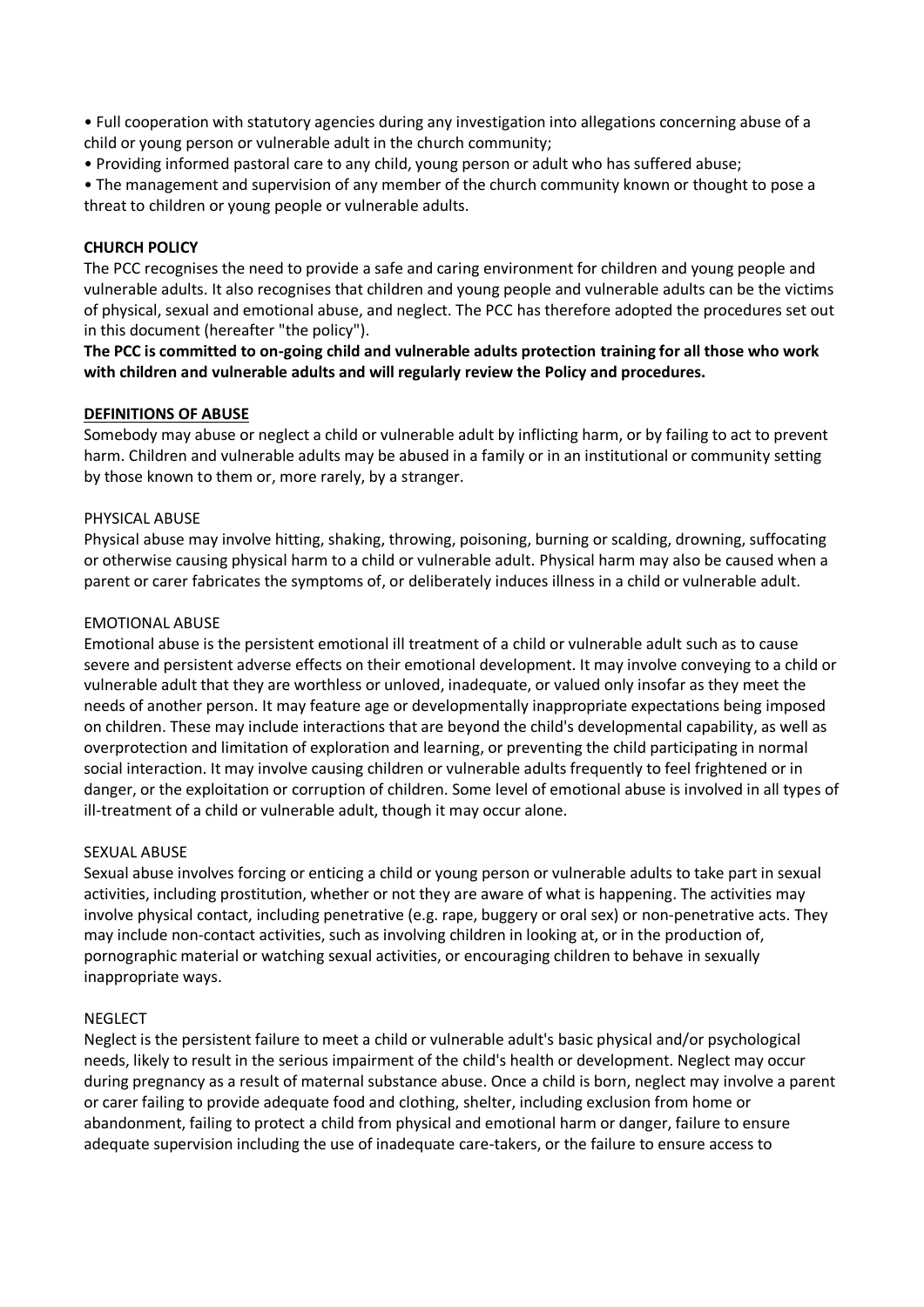appropriate medical care or treatment. It may also include neglect of, or unresponsiveness to, a child or vulnerable adult's basic emotional needs.

## **SIGNS AND SYMPTONS OF ABUSE**

The following signs may or may not be indicators that abuse has taken place, but the possibility should be considered.

### PHYSICAL SIGNS OF ABUSE

- Any injuries not consistent with the explanation given for them
- Injuries that occur to the body in places that are not normally exposed to falls, rough games, etc
- Injuries that have not received medical attention
- Neglect -under nourishment, failure to grow, constant hunger, stealing or gorging food, untreated illnesses, inadequate care, etc
- Reluctance to change for, or participate in, games or swimming
- Repeated urinary infections or unexplained tummy pains
- Bruises, bites, burns, fractures etc which do not have an accidental explanation\*
- Cuts/scratches/substance abuse\*

## INDICATORS OF POSSIBLE SEXUAL ABUSE

- Any allegations made by a child or vulnerable adult concerning sexual abuse
- Child or vulnerable adults with excessive preoccupation with sexual matters and detailed knowledge of adult sexual behaviour, or who regularly engages in age-inappropriate sexual play
- Sexual activity through words, play or drawing
- Child who is sexually provocative or seductive with adults
- Inappropriate bed-sharing arrangements at home
- Severe sleep disturbances with fears, phobias, vivid dreams or nightmares, sometimes with overt or veiled sexual connotations
- Eating disorders -anorexia, bulimia\*

#### EMOTIONAL SIGNS OF ABUSE

- Changes or regression in mood or behaviour, particularly where a child withdraws or becomes clingy.
- Also depression, aggression or extreme anxiety, nervousness, frozen watchfulness
- Obsessions or phobias
- Sudden under-achievement or lack of concentration Inappropriate relationships with peers and/or adults
- Attention-seeking behavior
- Persistent tiredness
- Running away/stealing/lying

\*These signs may indicate the possibility that a child or young person is self-harming, mostly by cutting, burning, self-poisoning. Approximately 20,000 are treated in accident and emergency departments in the UK each year.

#### **RESPONDING TO ALLEGATIONS OF ABUSE**

Under no circumstances should a children/youth worker carry out their own investigation into the allegation or suspicion of abuse. The person in receipt of allegations or suspicions of abuse should:

Discuss concerns with one of the following: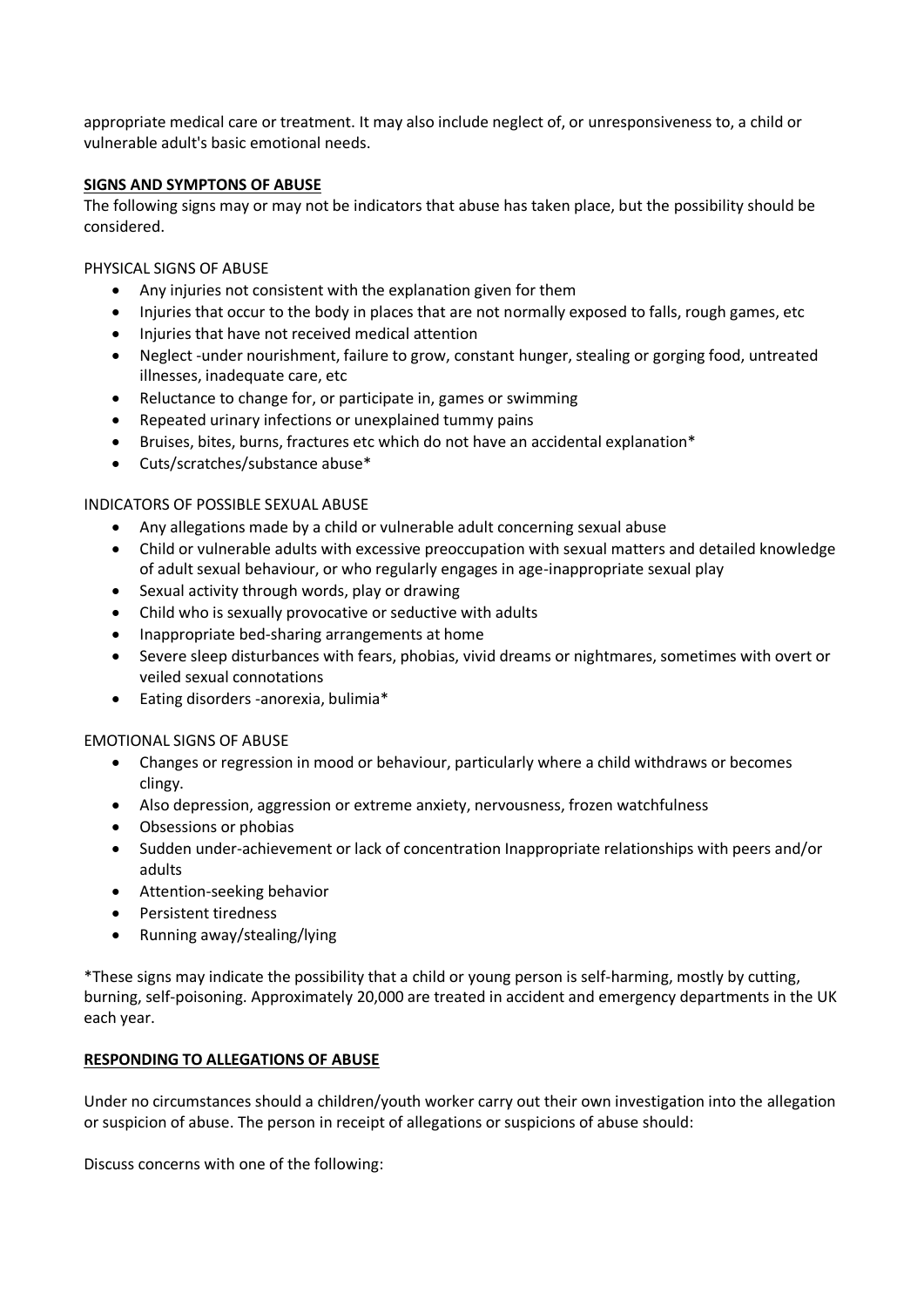## The Diocesan Department for Safeguarding and Inclusion: Phone: **01962 737317 or 07921 865374 (Jackie Rowlands)**

Email : [safeguarding@winchester.anglican.org](mailto:safeguarding@winchester.anglican.org) 

Over Wallop Safeguarding Officer: Diana Woolf Tel: 07813 041563, Email[: safeguarding@stpetersoverwallop.co.uk](mailto:safeguarding@stpetersoverwallop.co.uk) 

The Andover Area Dean The Revd Chris Bradish Tel: 07985 427930, Email: [chris.bradish@stmarysandover](mailto:revtrev@pastrowfamily.org.uk).org

•Suspicions must not be discussed with anyone other than those nominated above. A written record of the concerns should be made in accordance with church procedures and kept in a secure place.

## **APPOINTMENT, SUPPORT, SUPERVISION & TRAINING OF LEADERS & WORKERS IN PAID POSITIONS**

The PCC will ensure all workers will be appointed, trained, supported and supervised appropriately.

The Church has a robust recruitment procedure and all prospective workers will be asked to complete a Disclosure and Barring Service application form

The procedure for appointment will be:

- Informal discussion
- Completion of Disclosure and Barring Service application form and a self-declaration of any criminal record
- References taken up
- Receipt of the Disclosure from the Disclosure and Barring Service
- Meeting with Children's Work Overseer/ Youth Work Overseer
- Allocation of worker into children's/youth work
- Contract completed

The Safeguarding Officer, Youth Leaders and/or the PCC will make a judgment on whether or not it would be appropriate to appoint a person.

Workers will be given a contract on appointment.

#### **APPOINTMENT OF VOLUNTARY CHURCH WORKERS**

*This applies to the following roles*: Safeguarding Officers Church Wardens Lay readers and worship leaders Bell tower captain Crèche Leaders and assistants Sunday school (Challengers) leaders and assistants Children's holiday clubs, workshop leaders and assistants.

The procedure for appointment will be:

- •.Informal discussion
- •.Completion of Disclosure and Barring Service application form and a self-declaration of any criminal record
- Receipt of the Disclosure from the Disclosure and Barring Service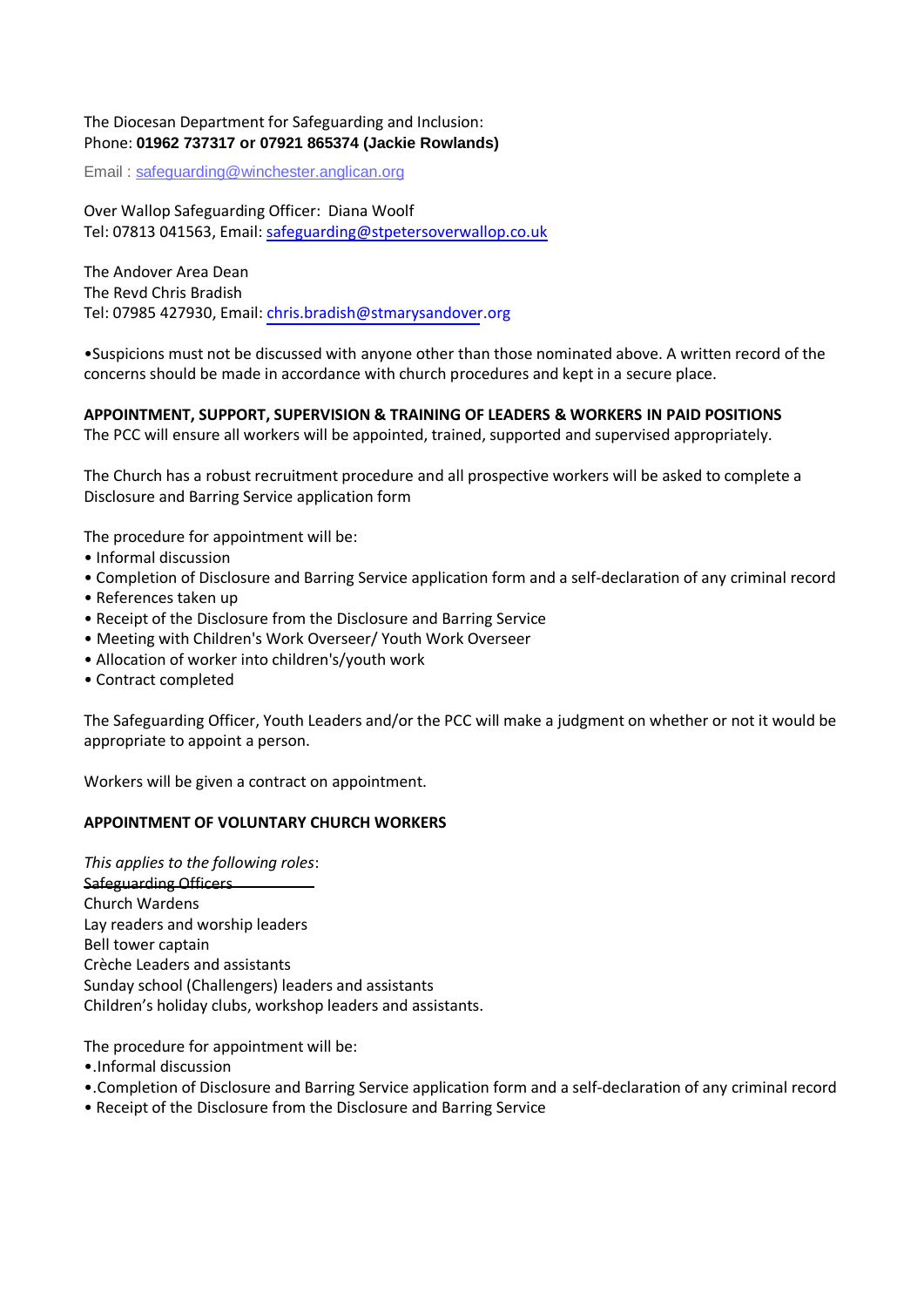*Applicants for the following roles in the parish will not be asked to complete a Disclosure and Barring Service application form as it will be assumed that they will not spend time alone with children:* Church cleaners Flower arrangers After service Tea/Coffee helpers Sidesmen and women

## **SUPPORT AND SUPERVISION OF CHURCH WORKERS**

All workers will be provided with appropriate support and supervision within their roles.

### TRAINING

All paid workers will be expected to undertake regular training and The Church will ensure that appropriate opportunities are made available.

## **The parish Safeguarding Officer will be expected to complete a refresher course run by the Diocesan Office each year**.

#### **SUPPORT TO THOSE AFFECTED BY ABUSE**

The PCC is committed to offering pastoral care and support to those attending the church who have been affected by abuse.

#### **WORKING WITH OFFENDERS**

When someone attending the church or wishing to join the church is known to have abused children or vulnerable adults, the PCC will ensure an appropriate Agreement is put in place (where possible the Director for Safeguarding and Inclusion will work with statutory agencies to ensure known risks are identified and included) to supervise the individual concerned and offer pastoral care. The Agreement will detail the conditions under which the person may attend the church.

#### **GOOD PRACTICE**

#### **HOW TO RESPOND TO A CHILD OR VULNERABLE ADULT WANTING TO TALK ABOUT ABUSE**

- Above everything else listen, listen, listen
- Show acceptance of what they say (however unlikely the story may sound)
- Keep calm
- Look at the child or vulnerable adult directly
- Be honest
- Tell the child or vulnerable adult you will need to let someone else know don't promise confidentiality
- Even when a child or vulnerable adult has broken a rule, they are not to blame for the abuse
- Be aware that the child or vulnerable adult may have been threatened or bribed not to tell
- Never push for information. If the child or vulnerable adult decides not to tell you after all, then accept that and let them know that you are always ready to listen.
- As soon as possible write down what has been shared (see "Making notes" at bottom of page)

#### **DO SAY**

- You have done the right thing in telling
- That must have been really hard
- I am glad you have told me
- It's not your fault
- I will help you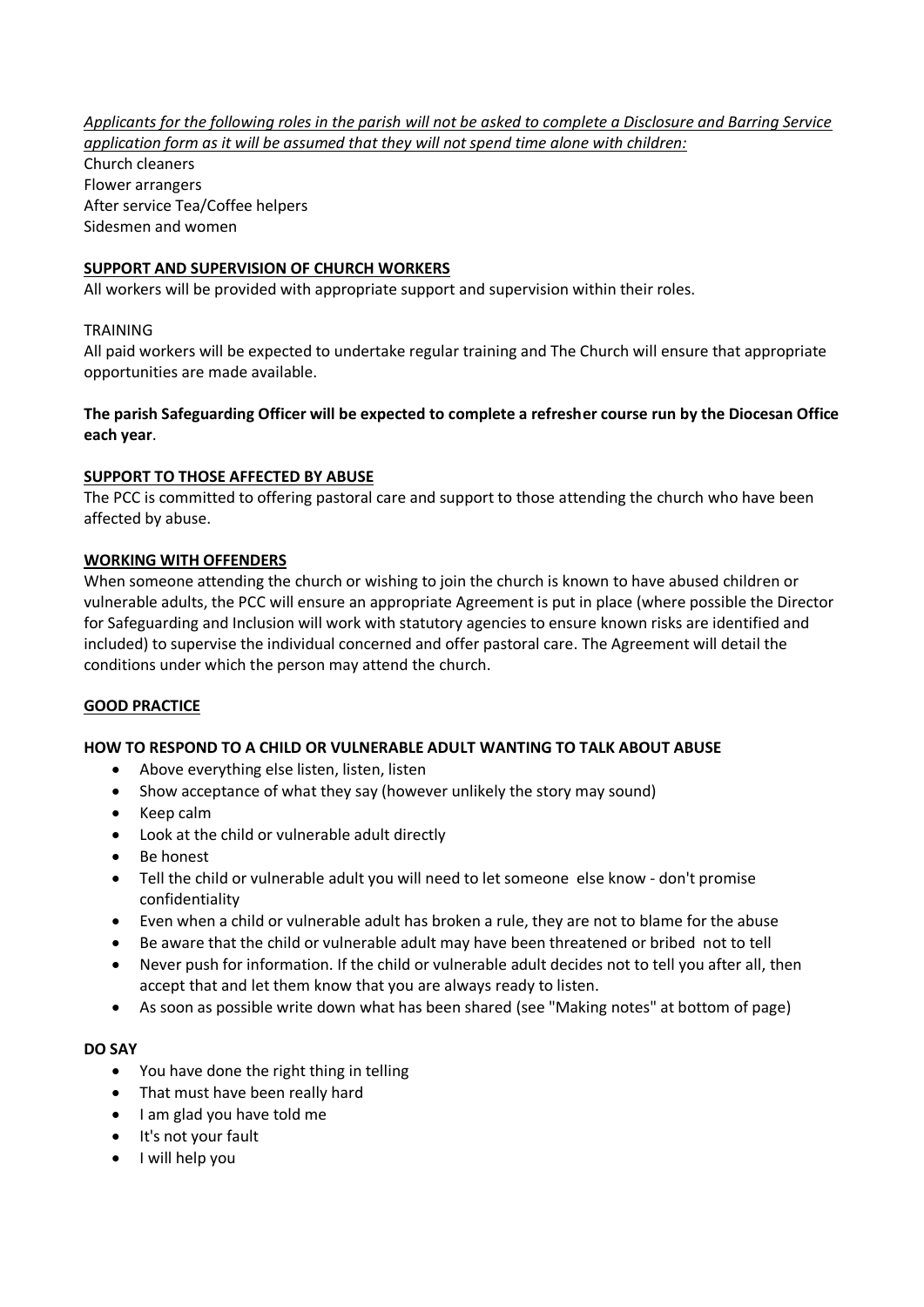## **DON'T SAY**

- Why didn't you tell anyone before?
- I can't believe it!
- Are you sure this is true?
- Why? How? When? Who? Where?
- Never make false promises
- Never make statements such as "I am shocked, don't tell anyone else"

## **CONCLUDING**

• Again reassure the child or vulnerable adults that they were right to tell you and show acceptance

• Let the child or vulnerable adult know what you are going to do next and that you will let them know what happens (you might have to consider referring to Social Services or the Police to prevent a child or young person returning home if you consider them to be seriously at risk of further abuse)

- Contact the Diocesan Director for Safeguarding and Inclusion or The Church Safeguarding Officer.
- Consider your own feelings and seek pastoral support if needed

## **MAKING NOTES**

Make notes as soon as possible, preferably within one hour of the child or vulnerable adult talking to you. Write down exactly what they said and when s/he said it, what you said in reply and what was happening immediately beforehand (eg a description of the activity). Note if anyone else was present. Record dates and times of these events and when you made the record. Keep all hand-written notes, even if subsequently typed. Such records should be kept for an indefinite period in a secure place.

## **TOUCHING**

- Keep everything public. A hug in the context of a group is very different from a hug behind closed doors.
- •Touch should be instigated by / related to the child or vulnerable adult's needs, not the worker's.

•Touch should be age-appropriate and generally initiated by the child or vulnerable adult rather than the worker.

- •Avoid any physical activity that is, or may be thought to be, sexually stimulating to the adult or the child.
- •Children and vulnerable adults are entitled to privacy to ensure personal dignity.

•Children and vulnerable adults have the right to decide how much physical contact they have with others, except in exceptional circumstances when they need medical attention.

•When giving first aid (or applying sun cream etc), encourage the child or vulnerable adult to do what they can manage themselves, but consider their best interests and give appropriate help where necessary. •Team members should monitor one another in the area of physical contact.

• Concerns about abuse should always be reported.

## **GUIDELINES FOR DISCIPLINE**

## *What is discipline?*

Discipline is the education of a person's character. It includes nurturing, training, instruction, chastisement, verbal rebuke, teaching and encouragement.

## *Why discipline?*

It brings security, produces character, prepares for life, is evidence of love and is God's heart.

## **Don't ever**:

- Smack or hit a child
- Discipline out of anger (discipline out of love and call on support from other leaders if you feel you may deal with the situation unwisely in your anger)
- Shout in anger or put down a child/young person
- Reject a child, just the behaviour (tell the child that you value him/her, but you are not willing to accept the behaviour)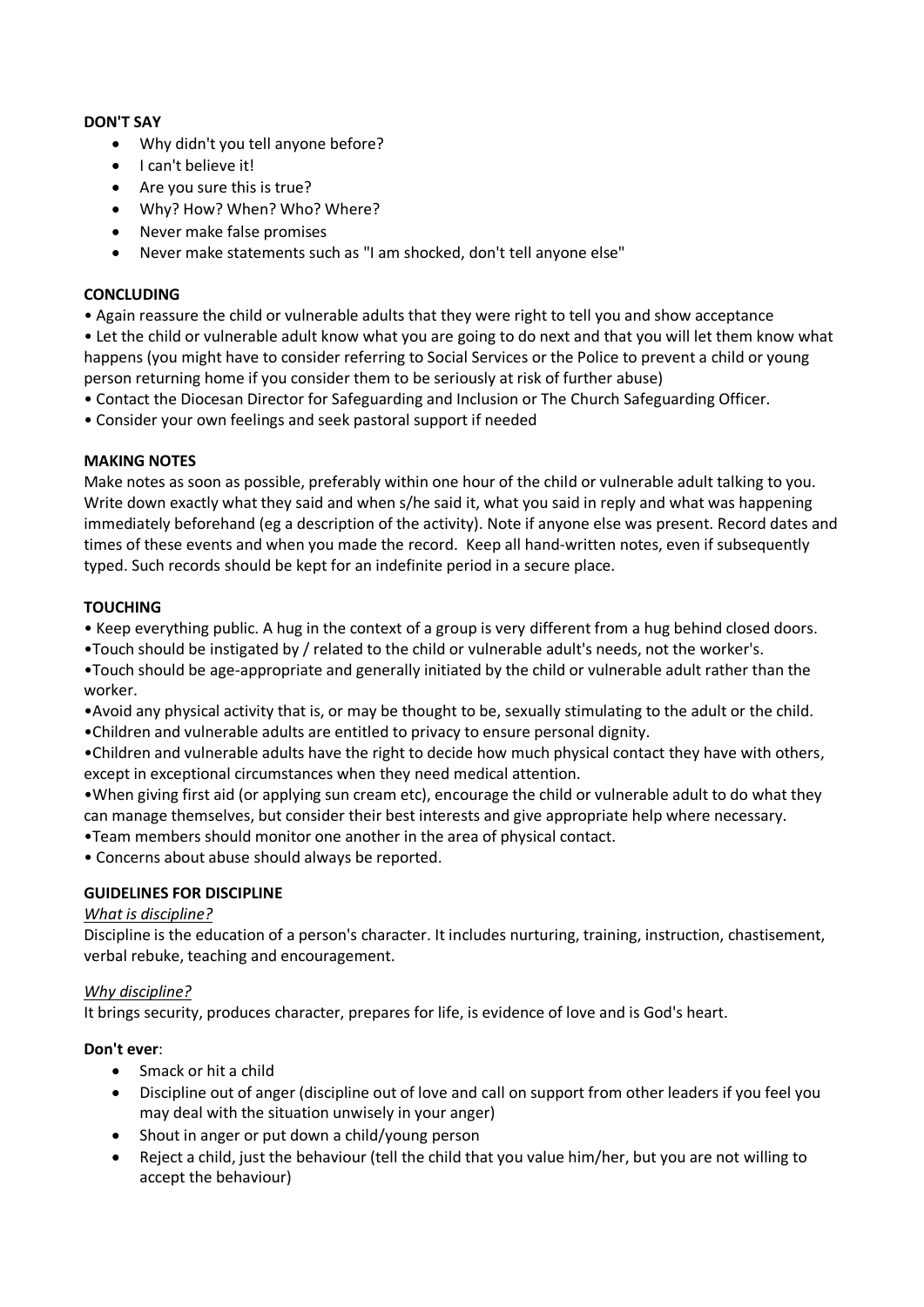**Do**

- Lay down ground rules e.g. no swearing, racism or calling each other names, a respect for property.
- Keep the ground rules simple and clear and make sure the children understand what will happen if they are not followed
- Remember that each child is unique, special and individual and that each child needs to be dealt with on an individual basis. We therefore need to be asking ourselves "Why is the child behaving like that?"
- Work on each individual child's positives; do not compare them with each other, but encourage and build them up.
- Help the child learn that they will be noticed more when they obey the rules than when they break them. Try to create an environment of care and offer more tangible rewards, where each child feels that it is worth keeping to the rules.

See protocol for responding to inappropriate behaviour.

## **CAMPS/RESIDENTIAL ACTIVITIES/OFF SITE ACTIVITIES**

From time to time activities may be arranged which will take place away from the usual meeting place and may include overnight stays. A comprehensive risk assessment of each activity will be undertaken and appropriate risk management measures put in place.

Parents / guardians will be given full details of all such activities and clear behaviour guidance will be issued to children prior to attending.

## **BULLYING**

Bullying of any sort will not be tolerated under any circumstances. Any such behaviour will be dealt with and those perpetrating the bullying will be made aware that such behaviour is not acceptable. Children or vulnerable adults experiencing bullying in any situation will be offered support to address the issues.

# **CHILD PROTECTION MANUAL AND VULNERABLE ADULTS MANUAL ARE ON WINCHESTER DIOCESAN WEBSITE AND SHOULD BE CONSULTED IN CONNECTION WITH THE FOLLOWING:**

**STORAGE AND USE OF INFORMATION, AND IMAGES OF CHILDREN AND VULNERABLE ADULTS There are specific procedures for the making, storage and use of images of children and vulnerable adults. No image will be taken, stored or used without the parent or carer's permission.**

#### **USE OF INTERNET AND E-MAIL**

**Modern communication technologies may be used as a means of communicating with children and vulnerable adults.** 

#### **TRANSPORTING CHILDREN AND VULNERABLE ADULTS**

**It may, on occasions be necessary for children and vulnerable adults to be transported to or from events. Consult the Diocesan Policy.**

#### **CONTACT DETAILS:**

Parish Safeguarding Officer: Diana Woolf Tel: 07813 041563 Email: [safeguarding@stpetersoverwallop.co.uk](mailto:safeguarding@stpetersoverwallop.co.uk)